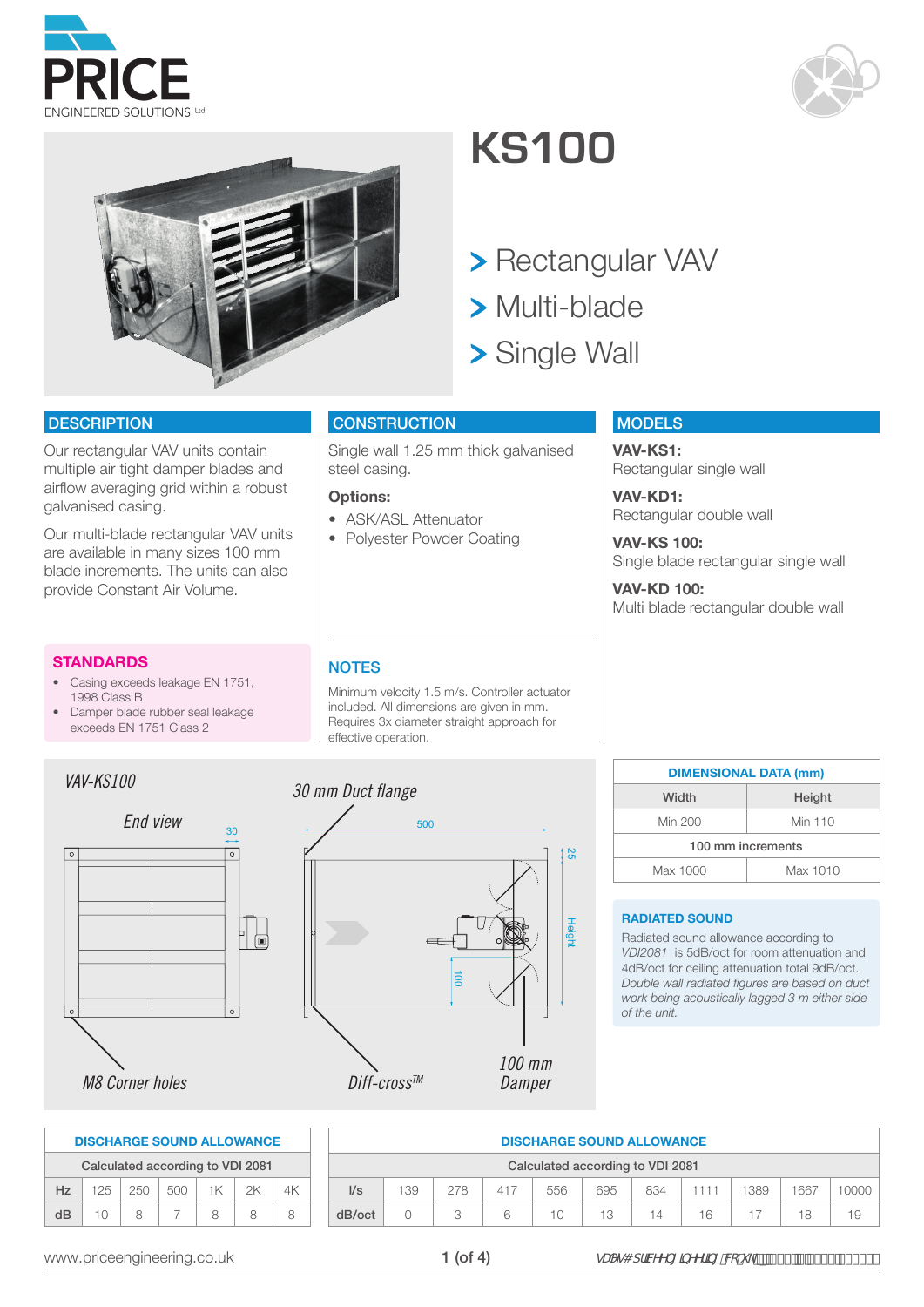## **KS100 – SELECTION DATA**

|                                        | <b>SUPPLY SELECTION DATA</b> |                   |                                   |           |                                  |                             |          |                     |                     |                       |                         |                 |  |  |
|----------------------------------------|------------------------------|-------------------|-----------------------------------|-----------|----------------------------------|-----------------------------|----------|---------------------|---------------------|-----------------------|-------------------------|-----------------|--|--|
|                                        |                              | Size              |                                   |           | Discharge<br>Sound               |                             |          | Attenuated<br>Sound |                     |                       | Radiated<br>Single Wall |                 |  |  |
| $\circ$<br>$\overline{21}$<br>$\times$ | VEL<br>m/s                   | VOL<br>$\sqrt{s}$ | Min $\triangle$ Ps<br>$Pa (+ASK)$ | Pa<br>100 | $\mathbb{P}_{\mathbb{Q}}$<br>200 | P <sub>a</sub><br><b>00</b> | Æ<br>100 | Pa<br>200           | $\mathbb{E}$<br>400 | P <sub>a</sub><br>100 | Pa<br>200               | Pa<br><b>00</b> |  |  |
| 900                                    | $\overline{2}$               | 378               | $2 (+10)$                         | 43        | 49                               | 56                          | 30       | 34                  | 40                  | 34                    | 39                      | 46              |  |  |
|                                        | $\overline{4}$               | 756               | $6 (+39)$                         | 43        | 49                               | 55                          | 38       | 40                  | 44                  | 38                    | 43                      | 49              |  |  |
|                                        | 6                            | 1,134             | 13                                | 44        | 50                               | 56                          | X        | Χ                   | X                   | 41                    | 46                      | 51              |  |  |
|                                        | 8                            | 1,512             | 23                                | 44        | 50                               | 56                          | Χ        | X                   | X                   | 45                    | 49                      | 54              |  |  |

|                                       |                | <b>Size</b>       |                                 | Discharge<br>Sound |                     |                          | Attenuated<br>Sound   |           |                | Radiated<br>Single Wall |                      |                     |
|---------------------------------------|----------------|-------------------|---------------------------------|--------------------|---------------------|--------------------------|-----------------------|-----------|----------------|-------------------------|----------------------|---------------------|
| $\circ$<br>$\overline{5}$<br>$\times$ | VEL<br>m/s     | VOL<br>$\sqrt{s}$ | Min $\triangle$ Ps<br>Pa (+ASK) | Pa<br>100          | $\mathbb{R}$<br>200 | Φ<br>$\mathbf{r}$<br>400 | P <sub>a</sub><br>100 | Pa<br>200 | Pa<br>D<br>400 | P <sub>a</sub><br>100   | Φ<br>$\alpha$<br>200 | $\mathbb{R}$<br>400 |
| 900                                   | $\overline{2}$ | 558               | $2 (+7)$                        | 42                 | 48                  | 56                       | 30                    | 34        | 40             | 35                      | 40                   | 47                  |
|                                       | $\overline{4}$ | 1,116             | $6 (+28)$                       | 43                 | 49                  | 55                       | 38                    | 40        | 44             | 40                      | 45                   | 51                  |
|                                       | 6              | 1,674             | 13                              | 43                 | 49                  | 56                       | Χ                     | Χ         | Χ              | 43                      | 48                   | 54                  |
|                                       | 8              | 2,232             | 23                              | 44                 | 50                  | 55                       | Χ                     | Χ         | Χ              | 47                      | 52                   | 58                  |

|                                             |                | <b>Size</b>       |                                   | Discharge<br>Sound |           |                     |           | Attenuated<br>Sound |                              | Radiated<br>Single Wall |           |           |
|---------------------------------------------|----------------|-------------------|-----------------------------------|--------------------|-----------|---------------------|-----------|---------------------|------------------------------|-------------------------|-----------|-----------|
| $\circ$<br>$\overline{4}$<br>$\pmb{\times}$ | VEL<br>m/s     | VOL<br>$\sqrt{s}$ | $Min \triangle PS$<br>$Pa (+ASK)$ | Pa<br>100          | Pa<br>200 | $\mathbb{R}$<br>400 | Pa<br>100 | Pa<br>200           | $\mathbb{P}^{\alpha}$<br>400 | Pa<br>100               | Pa<br>200 | Pa<br>400 |
| 600                                         | $\overline{2}$ | 492               | $3 (+7)$                          | 43                 | 49        | 56                  | 31        | 36                  | 44                           | 34                      | 40        | 47        |
|                                             | $\overline{4}$ | 984               | $7 (+28)$                         | 43                 | 49        | 55                  | 38        | 41                  | 46                           | 39                      | 44        | 50        |
|                                             | 6              | 1,476             | 14                                | 43                 | 49        | 56                  | Χ         | X                   | Χ                            | 42                      | 47        | 53        |
|                                             | 8              | 1,968             | 25                                | 43                 | 49        | 55                  | Χ         | Χ                   | Χ                            | 46                      | 50        | 56        |

|                                       |                | Size              |                                   |                     | Discharge<br>Sound  |                     |                     | Attenuated<br>Sound   |                           |                     | Radiated<br>Single Wall |                     |
|---------------------------------------|----------------|-------------------|-----------------------------------|---------------------|---------------------|---------------------|---------------------|-----------------------|---------------------------|---------------------|-------------------------|---------------------|
| $\circ$<br>$\overline{4}$<br>$\times$ | VEL<br>m/s     | VOL<br>$\sqrt{s}$ | Min $\triangle$ Ps<br>$Pa (+ASK)$ | $\mathbb{R}$<br>100 | $\mathbb{R}$<br>200 | $\mathbb{R}$<br>400 | $\mathbb{R}$<br>100 | P <sub>a</sub><br>200 | $\sigma$<br>$\Box$<br>400 | $\mathbb{R}$<br>100 | Pa<br>200               | $\mathbb{R}$<br>400 |
| 1200                                  | $\overline{2}$ | 984               | $2 (+7)$                          | 42                  | 48                  | 55                  | 31                  | 36                    | 43                        | 37                  | 42                      | 49                  |
|                                       | $\overline{4}$ | 1,968             | $6 (+28)$                         | 43                  | 48                  | 55                  | 38                  | 42                    | 45                        | 42                  | 47                      | 53                  |
|                                       | 6              | 2,952             | 12                                | 43                  | 49                  | 55                  | X                   | Χ                     | X                         | 45                  | 50                      | 56                  |
|                                       | 8              | 3,936             | 22                                | 44                  | 50                  | 55                  | X                   | Χ                     | X                         | 49                  | 54                      | 60                  |

|                           |                | Size              |                                   |         | <b>Discharge</b><br>Sound |                     |          | Attenuated<br>Sound |           |           | Radiated<br>Single Wall |                          |
|---------------------------|----------------|-------------------|-----------------------------------|---------|---------------------------|---------------------|----------|---------------------|-----------|-----------|-------------------------|--------------------------|
| $\circ$<br>51<br>$\times$ | VEL<br>m/s     | VOL<br>$\sqrt{s}$ | $Min \triangle PS$<br>$Pa (+ASK)$ | Pa<br>8 | Lã<br>200                 | $\mathbb{R}$<br>400 | Æ<br>100 | Pa<br>200           | Pa<br>400 | Pa<br>100 | P <sub>a</sub><br>200   | $\sigma$<br>$\Box$<br>00 |
| 900                       | $\overline{2}$ | 918               | $2 (+7)$                          | 42      | 48                        | 55                  | 32       | 38                  | 46        | 37        | 42                      | 49                       |
|                           | $\overline{4}$ | 1,836             | $6 (+27)$                         | 43      | 48                        | 55                  | 37       | 42                  | 47        | 42        | 47                      | 53                       |
|                           | 6              | 2,754             | 13                                | 43      | 49                        | 56                  | X        | X                   | X         | 45        | 50                      | 57                       |
|                           | 8              | 3.672             | 23                                | 44      | 50                        | 56                  | X        | Χ                   | Χ         | 49        | 54                      | 61                       |

#### **SUPPLY** SELECTION DATA

|                                       |                | Size              |                                   |                     | Discharge<br>Sound    |           |                              | Attenuated<br>Sound |          |           | Radiated<br>Single Wall |                       |  |
|---------------------------------------|----------------|-------------------|-----------------------------------|---------------------|-----------------------|-----------|------------------------------|---------------------|----------|-----------|-------------------------|-----------------------|--|
| $\circ$<br>$\overline{5}$<br>$\times$ | VEL<br>m/s     | VOL<br>$\sqrt{s}$ | $Min \triangle PS$<br>$Pa (+ASK)$ | $\mathbb{E}$<br>100 | P <sub>a</sub><br>200 | Pa<br>400 | $\mathbb{P}^{\alpha}$<br>100 | Pa<br>200           | Pa<br>00 | Pa<br>100 | Pa<br>200               | P <sub>a</sub><br>400 |  |
| 600                                   | $\overline{2}$ | 372               | $3 (+7)$                          | 43                  | 49                    | 56        | 30                           | 35                  | 41       | 33        | 39                      | 46                    |  |
|                                       | $\overline{4}$ | 744               | $7 (+28)$                         | 43                  | 49                    | 55        | 38                           | 41                  | 44       | 38        | 43                      | 49                    |  |
|                                       | 6              | 1,116             | 14                                | 43                  | 50                    | 56        | X                            | Χ                   | Χ        | 41        | 46                      | 51                    |  |
|                                       | 8              | 1,488             | 25                                | 44                  | 50                    | 56        | X                            |                     | Χ        | 45        | 49                      | 54                    |  |

|                 |                   | <b>Size</b>       |                                 |                     | <b>Discharge</b><br>Sound |                       |                                  | Attenuated<br>Sound   |           |                     | Radiated<br>Single Wall     |        |  |
|-----------------|-------------------|-------------------|---------------------------------|---------------------|---------------------------|-----------------------|----------------------------------|-----------------------|-----------|---------------------|-----------------------------|--------|--|
| 310<br>$\times$ | <b>VEL</b><br>m/s | VOL<br>$\sqrt{s}$ | Min $\triangle$ Ps<br>Pa (+ASK) | $\mathbb{R}$<br>100 | $\mathbb{R}$<br>200       | P <sub>a</sub><br>400 | $\mathbb{P}_{\mathbb{Q}}$<br>100 | $\sigma$<br>ΩĹ<br>200 | Pa<br>400 | $\mathbb{R}$<br>100 | $\sigma$<br>$\alpha$<br>200 | 400 Pa |  |
| 1200            | $\overline{2}$    | 744               | $2 (+7)$                        | 42                  | 48                        | 55                    | 30                               | 35                    | 40        | 36                  | 41                          | 48     |  |
|                 | $\overline{4}$    | 1,488             | $6 (+28)$                       | 43                  | 49                        | 55                    | 38                               | 41                    | 44        | 41                  | 46                          | 52     |  |
|                 | 6                 | 2,232             | 12                              | 43                  | 49                        | 55                    | X                                | X                     | Χ         | 44                  | 49                          | 54     |  |
|                 | 8                 | 2,976             | 22                              | 44                  | 50                        | 55                    | X                                | Χ                     | Χ         | 48                  | 53                          | 57     |  |

|                                      |                | Size       |                                   |                     | Discharge<br>Sound               |           |                       | Attenuated<br>Sound              |           |           | Radiated<br>Single Wall |           |  |
|--------------------------------------|----------------|------------|-----------------------------------|---------------------|----------------------------------|-----------|-----------------------|----------------------------------|-----------|-----------|-------------------------|-----------|--|
| $\circ$<br>$\frac{1}{4}$<br>$\times$ | VEL<br>m/s     | VOL<br>I/s | $Min \triangle PS$<br>$Pa (+ASK)$ | P <sub>a</sub><br>8 | $\mathbb{P}_{\mathbb{Q}}$<br>200 | Pa<br>400 | P <sub>a</sub><br>100 | $\mathbb{P}_{\mathbb{Q}}$<br>200 | Pa<br>400 | Pa<br>100 | $\mathbb{R}$<br>200     | Pa<br>400 |  |
| 900                                  | $\overline{2}$ | 738        | $2 (+7)$                          | 42                  | 48                               | 56        | 31                    | 36                               | 43        | 36        | 41                      | 48        |  |
|                                      | $\overline{4}$ | 1,476      | $6 (+28)$                         | 43                  | 49                               | 55        | 38                    | 41                               | 45        | 41        | 46                      | 52        |  |
|                                      | 6              | 2,214      | 13                                | 43                  | 49                               | 56        | X                     | X                                | X         | 44        | 49                      | 55        |  |
|                                      | 8              | 2,952      | 23                                | 44                  | 50                               | 56        | Χ                     | Χ                                | Χ         | 48        | 53                      | 59        |  |

|                                  |                | Size       |                                 |                     | Discharge<br>Sound  |                              |           | Attenuated<br>Sound |                     |                     | Radiated<br>Single Wall         |                     |
|----------------------------------|----------------|------------|---------------------------------|---------------------|---------------------|------------------------------|-----------|---------------------|---------------------|---------------------|---------------------------------|---------------------|
| $\circ$<br>57<br>$\times$<br>600 | VEL<br>m/s     | VOL<br>I/s | $Min \triangle PS$<br>Pa (+ASK) | $\mathbb{Z}$<br>100 | $\mathbb{R}$<br>200 | $\mathbb{P}^{\alpha}$<br>400 | Pa<br>100 | $\mathbb{R}$<br>200 | $\mathbb{R}$<br>400 | $\mathbb{R}$<br>100 | $\sigma$<br>$\mathbf{r}$<br>200 | $\mathbb{R}$<br>400 |
|                                  | $\overline{2}$ | 612        | $3 (+7)$                        | 42                  | 48                  | 56                           | 32        | 39                  | 47                  | 35                  | 41                              | 47                  |
|                                  | $\overline{4}$ | 1,224      | $(+27)$<br>7                    | 43                  | 49                  | 55                           | 38        | 42                  | 48                  | 40                  | 45                              | 51                  |
|                                  | 6              | 1,836      | 14                              | 43                  | 49                  | 56                           | $\times$  | X                   | X                   | 43                  | 48                              | 54                  |
|                                  | 8              | 2,448      | 25                              | 44                  | 50                  | 56                           | X         | X                   | Χ                   | 47                  | 52                              | 58                  |

#### KEY INFORMATION

100 Pa 200 Pa 400 Pa System Static Pressure. Discharge and Radiated Sound (LpA)  $VEL = Velocity in (m/s)$  $VOL = Volume in (l/s)$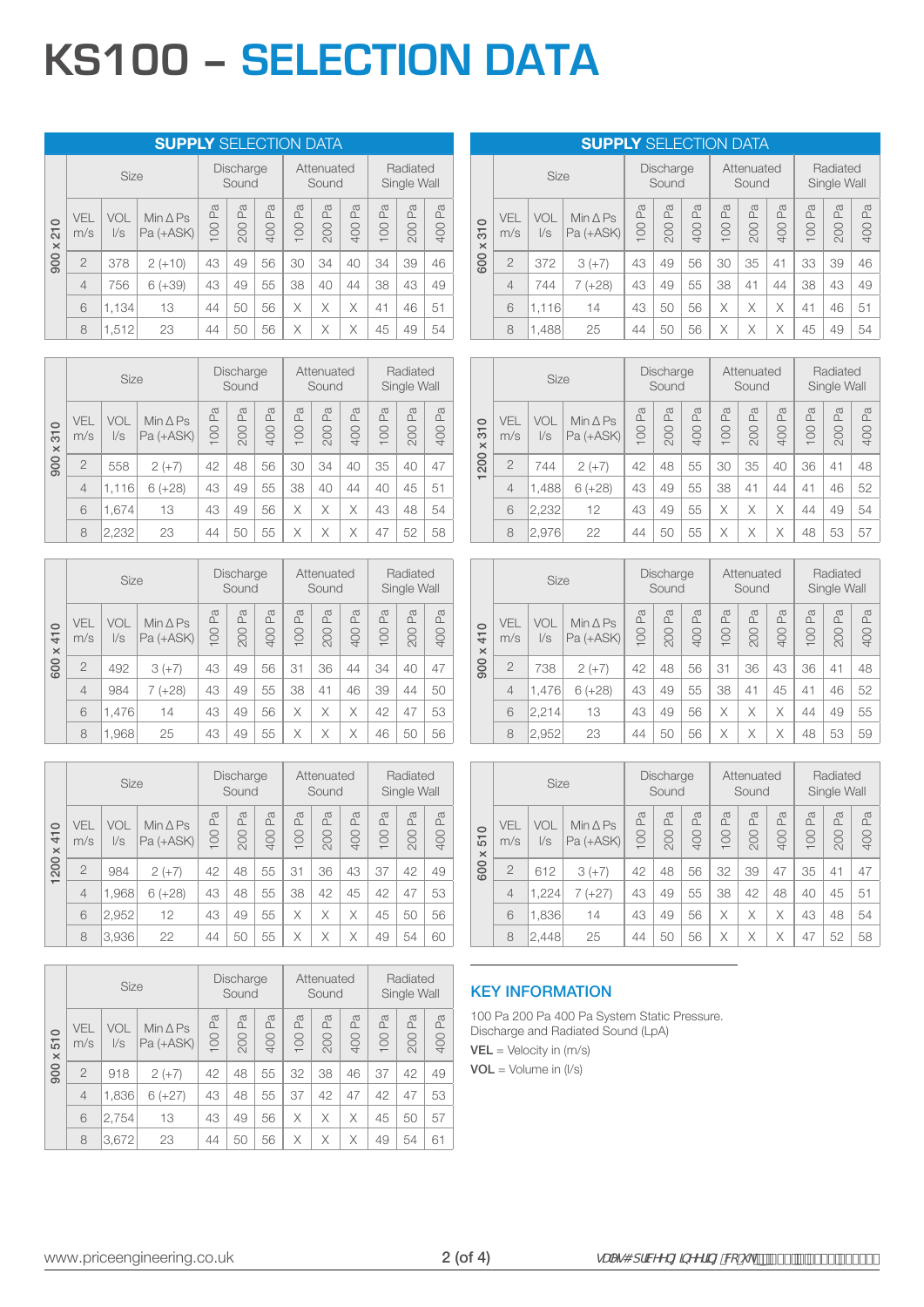## **KS100 – SELECTION DATA**

|                                |                   |                   | <b>SUPPLY SELECTION DATA</b>      |           |                           |                 |           |                     |                     |           |                         |                           |
|--------------------------------|-------------------|-------------------|-----------------------------------|-----------|---------------------------|-----------------|-----------|---------------------|---------------------|-----------|-------------------------|---------------------------|
|                                |                   | <b>Size</b>       |                                   |           | <b>Discharge</b><br>Sound |                 |           | Attenuated<br>Sound |                     |           | Radiated<br>Single Wall |                           |
| $\circ$<br>51<br>$\,\varkappa$ | <b>VFI</b><br>m/s | VOL<br>$\sqrt{s}$ | Min $\triangle$ Ps<br>$Pa (+ASK)$ | Pa<br>100 | P <sub>a</sub><br>200     | Pa<br><b>00</b> | Pa<br>100 | Pa<br>200           | $\mathbb{Z}$<br>400 | Pa<br>100 | Pa<br>200               | $\mathbb{E}$<br><b>00</b> |
| 200                            | $\overline{2}$    | 1,224             | $2 (+7)$                          | 42        | 48                        | 55              | 32        | 38                  | 46                  | 38        | 43                      | 50                        |
| $\overline{\phantom{0}}$       | $\overline{4}$    | 2,448             | $6 (+27)$                         | 42        | 48                        | 55              | 38        | 42                  | 47                  | 43        | 48                      | 54                        |
|                                | 6                 | 3,672             | 12                                | 44        | 49                        | 56              | Χ         | Χ                   | X                   | 46        | 51                      | 58                        |
|                                | 8                 | 4,896             | 22                                | 45        | 50                        | 57              | Χ         | X                   | X                   | 50        | 55                      | 62                        |

|                                       |                | <b>Size</b>       |                                   |                     | Discharge<br>Sound |               |                            | Attenuated<br>Sound |                     |                            | Radiated<br>Single Wall  |                             |
|---------------------------------------|----------------|-------------------|-----------------------------------|---------------------|--------------------|---------------|----------------------------|---------------------|---------------------|----------------------------|--------------------------|-----------------------------|
| $\circ$<br>$\overline{5}$<br>$\times$ | VFI.<br>m/s    | VOL<br>$\sqrt{s}$ | $Min \triangle PS$<br>$Pa (+ASK)$ | $\mathbb{R}$<br>100 | Pa<br>200          | Φ<br>≏<br>400 | a<br>$\mathfrak{a}$<br>100 | a<br>L<br>200       | $\mathbb{R}$<br>400 | Φ<br>$\mathfrak{a}$<br>100 | a<br>$\mathbf{r}$<br>200 | $\sigma$<br>$\Omega$<br>400 |
| 900                                   | $\overline{2}$ | 1,098             | $2 (+6)$                          | 44                  | 50                 | 57            | 26                         | 31                  | 36                  | 38                         | 43                       | 50                          |
|                                       | $\overline{4}$ | 2,196             | $6 (+23)$                         | 44                  | 50                 | 56            | 33                         | 36                  | 42                  | 43                         | 48                       | 54                          |
|                                       | 6              | 3,294             | 13                                | 45                  | 51                 | 58            | Χ                          | Χ                   | X                   | 46                         | 50                       | 58                          |
|                                       | 8              | 4,392             | 23                                | 46                  | 52                 | 58            | Χ                          | Χ                   | Χ                   | 50                         | 54                       | 62                          |

|                                   |                | <b>Size</b>       |                                   |           | <b>Discharge</b><br>Sound |                       |           | Attenuated<br>Sound |                       |           | Radiated<br>Single Wall |                     |
|-----------------------------------|----------------|-------------------|-----------------------------------|-----------|---------------------------|-----------------------|-----------|---------------------|-----------------------|-----------|-------------------------|---------------------|
| $\circ$<br>ΤĪ.<br>$\times$<br>600 | VEL<br>m/s     | VOL<br>$\sqrt{s}$ | Min $\triangle$ Ps<br>$Pa (+ASK)$ | Pa<br>100 | Pa<br>200                 | P <sub>a</sub><br>400 | Pa<br>100 | Pa<br>200           | P <sub>a</sub><br>400 | Pa<br>100 | P <sub>a</sub><br>200   | $\mathbb{E}$<br>400 |
|                                   | $\overline{2}$ | 852               | $3 (+7)$                          | 42        | 48                        | 55                    | 26        | 31                  | 36                    | 37        | 42                      | 49                  |
|                                   | $\overline{4}$ | 1,704             | $7 (+28)$                         | 43        | 49                        | 54                    | 32        | 36                  | 41                    | 42        | 47                      | 53                  |
|                                   | 6              | 2,556             | 14                                | 44        | 50                        | 56                    | Χ         | X                   | X                     | 45        | 50                      | 56                  |
|                                   | 8              | 3,408             | 25                                | 45        | 51                        | 56                    | Χ         | Χ                   | Χ                     | 49        | 54                      | 60                  |

|                                               |                | <b>Size</b>       |                                   |                     | Discharge<br>Sound |                     |                     | Attenuated<br>Sound |                            |                     | Radiated<br>Single Wall |                                  |
|-----------------------------------------------|----------------|-------------------|-----------------------------------|---------------------|--------------------|---------------------|---------------------|---------------------|----------------------------|---------------------|-------------------------|----------------------------------|
| $\circ$<br>$\overline{7}$<br>$\times$<br>1200 | VEL<br>m/s     | VOL<br>$\sqrt{s}$ | $Min \triangle PS$<br>$Pa (+ASK)$ | $\mathbb{R}$<br>100 | Pa<br>200          | $\mathbb{R}$<br>400 | $\mathbb{R}$<br>100 | Pa<br>200           | $\mathbb{R}$<br><b>00t</b> | $\mathbb{R}$<br>100 | $\mathbb{R}$<br>200     | $\mathbb{P}^{\mathbb{C}}$<br>400 |
|                                               | $\overline{2}$ | 1,704             | $2 (+7)$                          | 42                  | 48                 | 54                  | 26                  | 31                  | 37                         | 39                  | 45                      | 51                               |
|                                               | $\overline{4}$ | 3,408             | $6 (+28)$                         | 43                  | 49                 | 55                  | 34                  | 38                  | 43                         | 44                  | 50                      | 56                               |
|                                               | 6              | 5,112             | 12                                | 44                  | 50                 | 56                  | X                   | X                   | X                          | 47                  | 53                      | 59                               |
|                                               | 8              | 6,816             | 22                                | 45                  | 51                 | 57                  | Χ                   | Χ                   | Χ                          | 51                  | 57                      | 63                               |

|                                       |                | Size       |                                   |         | Discharge<br>Sound |                              |          | Attenuated<br>Sound |                     |           | Radiated<br>Single Wall |                      |
|---------------------------------------|----------------|------------|-----------------------------------|---------|--------------------|------------------------------|----------|---------------------|---------------------|-----------|-------------------------|----------------------|
| $\circ$<br>$\overline{5}$<br>$\times$ | VEL<br>m/s     | VOL<br>l/s | Min $\triangle$ Ps<br>$Pa (+ASK)$ | Pa<br>8 | Æ<br>200           | $\mathbb{P}^{\alpha}$<br>400 | Æ<br>100 | Pa<br>200           | $\mathbb{R}$<br>400 | Pa<br>100 | P <sub>a</sub><br>200   | $\sigma$<br>Δ<br>400 |
| 1200                                  | $\overline{2}$ | 1.944      | $2 (+7)$                          | 42      | 48                 | 55                           | 27       | 32                  | 38                  | 40        | 45                      | 52                   |
|                                       | $\overline{4}$ | 3,888      | $6 (+28)$                         | 43      | 49                 | 56                           | 34       | 38                  | 44                  | 45        | 50                      | 57                   |
|                                       | 6              | 5,832      | 12                                | 43      | 49                 | 56                           | X        | Χ                   | X                   | 48        | 53                      | 61                   |
|                                       | 8              | 7,776      | 22                                | 44      | 50                 | 56                           | Χ        | X                   | Χ                   | 52        | 57                      | 65                   |

#### **SUPPLY** SELECTION DATA

|                                       |                | Size              |                                 |                     | <b>Discharge</b><br>Sound |           |                              | Attenuated<br>Sound |           |           | Radiated<br>Single Wall |                       |
|---------------------------------------|----------------|-------------------|---------------------------------|---------------------|---------------------------|-----------|------------------------------|---------------------|-----------|-----------|-------------------------|-----------------------|
| $\circ$<br>$\overline{6}$<br>$\times$ | VEL<br>m/s     | VOL<br>$\sqrt{s}$ | Min $\triangle$ Ps<br>Pa (+ASK) | $\mathbb{E}$<br>100 | P <sub>a</sub><br>200     | Pa<br>400 | $\mathbb{P}^{\alpha}$<br>100 | Pa<br>200           | Pa<br>400 | Pa<br>100 | Pa<br>200               | P <sub>a</sub><br>400 |
| 600                                   | $\overline{2}$ | 732               | $3 (+7)$                        | 42                  | 48                        | 55        | 26                           | 31                  | 36        | 36        | 41                      | 48                    |
|                                       | $\overline{4}$ | 1,464             | $(+28)$<br>7                    | 43                  | 49                        | 55        | 32                           | 36                  | 41        | 41        | 46                      | 52                    |
|                                       | 6              | 2,196             | 14                              | 43                  | 49                        | 55        | X                            | Χ                   | Χ         | 44        | 49                      | 55                    |
|                                       | 8              | 2,928             | 25                              | 44                  | 50                        | 55        | X                            |                     | Χ         | 48        | 53                      | 59                    |

|                                               |                | Size       |                                   |                     | <b>Discharge</b><br>Sound |                       |                     | Attenuated<br>Sound |           |                     | Radiated<br>Single Wall     |           |
|-----------------------------------------------|----------------|------------|-----------------------------------|---------------------|---------------------------|-----------------------|---------------------|---------------------|-----------|---------------------|-----------------------------|-----------|
| $\circ$<br>$\overline{5}$<br>$\times$<br>1200 | VEL<br>m/s     | VOL<br>I/s | Min $\triangle$ Ps<br>$Pa (+ASK)$ | $\mathbb{R}$<br>100 | $\mathbb{R}$<br>200       | P <sub>a</sub><br>400 | $\mathbb{R}$<br>100 | $\mathbb{R}$<br>200 | Pa<br>400 | $\mathbb{R}$<br>100 | $\sigma$<br>$\alpha$<br>200 | Pa<br>400 |
|                                               | $\overline{2}$ | 1.464      | $2 (+7)$                          | 42                  | 48                        | 55                    | 27                  | 31                  | 37        | 38                  | 44                          | 51        |
|                                               | $\overline{4}$ | 2,928      | $6 (+28)$                         | 43                  | 49                        | 55                    | 34                  | 38                  | 43        | 44                  | 49                          | 55        |
|                                               | 6              | 4,392      | 12                                | 44                  | 50                        | 56                    | X                   | X                   | Χ         | 47                  | 52                          | 59        |
|                                               | 8              | 5,856      | 22                                | 45                  | 51                        | 56                    | X                   | Χ                   | Χ         | 51                  | 56                          | 63        |

|                                              |                   | Size              |                                 |           | Discharge<br>Sound |           |           | Attenuated<br>Sound |           |                                               | Radiated<br>Single Wall          |           |
|----------------------------------------------|-------------------|-------------------|---------------------------------|-----------|--------------------|-----------|-----------|---------------------|-----------|-----------------------------------------------|----------------------------------|-----------|
| $\circ$<br>$\overline{7}$<br>$\times$<br>900 | <b>VEL</b><br>m/s | VOL<br>$\sqrt{s}$ | $Min \triangle PS$<br>Pa (+ASK) | Pa<br>100 | Pa<br>200          | Pa<br>400 | Pa<br>100 | La<br>200           | Pa<br>400 | $\mathbb{R}$<br>8<br>$\overline{\phantom{0}}$ | $\mathbb{P}_{\mathbb{Q}}$<br>200 | Pa<br>400 |
|                                              | $\overline{2}$    | 1,278             | $2 (+6)$                        | 43        | 49                 | 56        | 26        | 31                  | 36        | 38                                            | 44                               | 51        |
|                                              | $\overline{4}$    | 2,556             | $6 (+23)$                       | 43        | 49                 | 55        | 33        | 37                  | 43        | 43                                            | 49                               | 55        |
|                                              | 6                 | 3,834             | 13                              | 45        | 50                 | 57        | X         | Χ                   | X         | 46                                            | 51                               | 58        |
|                                              | 8                 | 5,112             | 23                              | 46        | 51                 | 57        | X         | Χ                   | Χ         | 50                                            | 55                               | 62        |

|                                              |                | Size              |                                 |                                  | Discharge<br>Sound   |                |                     | Attenuated<br>Sound |                           |                                    | Radiated<br>Single Wall         |                                  |
|----------------------------------------------|----------------|-------------------|---------------------------------|----------------------------------|----------------------|----------------|---------------------|---------------------|---------------------------|------------------------------------|---------------------------------|----------------------------------|
| $\circ$<br>$\overline{5}$<br>$\times$<br>900 | VEL<br>m/s     | VOL<br>$\sqrt{s}$ | $Min \triangle PS$<br>Pa (+ASK) | $\mathbb{P}_{\mathbb{Q}}$<br>100 | Φ<br>$\alpha$<br>200 | Φ<br>ΔĹ<br>400 | $\mathbb{R}$<br>100 | $\mathbb{R}$<br>200 | $\mathbb{R}$<br><b>00</b> | $\mathbb{P}^{\mathfrak{A}}$<br>100 | $\sigma$<br>$\mathbf{r}$<br>200 | $\mathbb{P}_{\mathbb{Q}}$<br>400 |
|                                              | $\overline{2}$ | 1,458             | $2 (+6)$                        | 42                               | 48                   | 55             | 27                  | 32                  | 38                        | 39                                 | 44                              | 51                               |
|                                              | $\overline{4}$ | 2,916             | $6 (+23)$                       | 43                               | 49                   | 56             | 33                  | 37                  | 43                        | 44                                 | 49                              | 56                               |
|                                              | 6              | 4.374             | 13                              | 44                               | 50                   | 57             | X                   | X                   | X                         | 47                                 | 52                              | 60                               |
|                                              | 8              | 5,832             | 23                              | 45                               | 51                   | 58             | X                   | Χ                   | Χ                         | 51                                 | 56                              | 64                               |

#### KEY INFORMATION

100 Pa 200 Pa 400 Pa System Static Pressure. Discharge and Radiated Sound (LpA)  $VEL = Velocity in (m/s)$  $VOL = Volume in (l/s)$